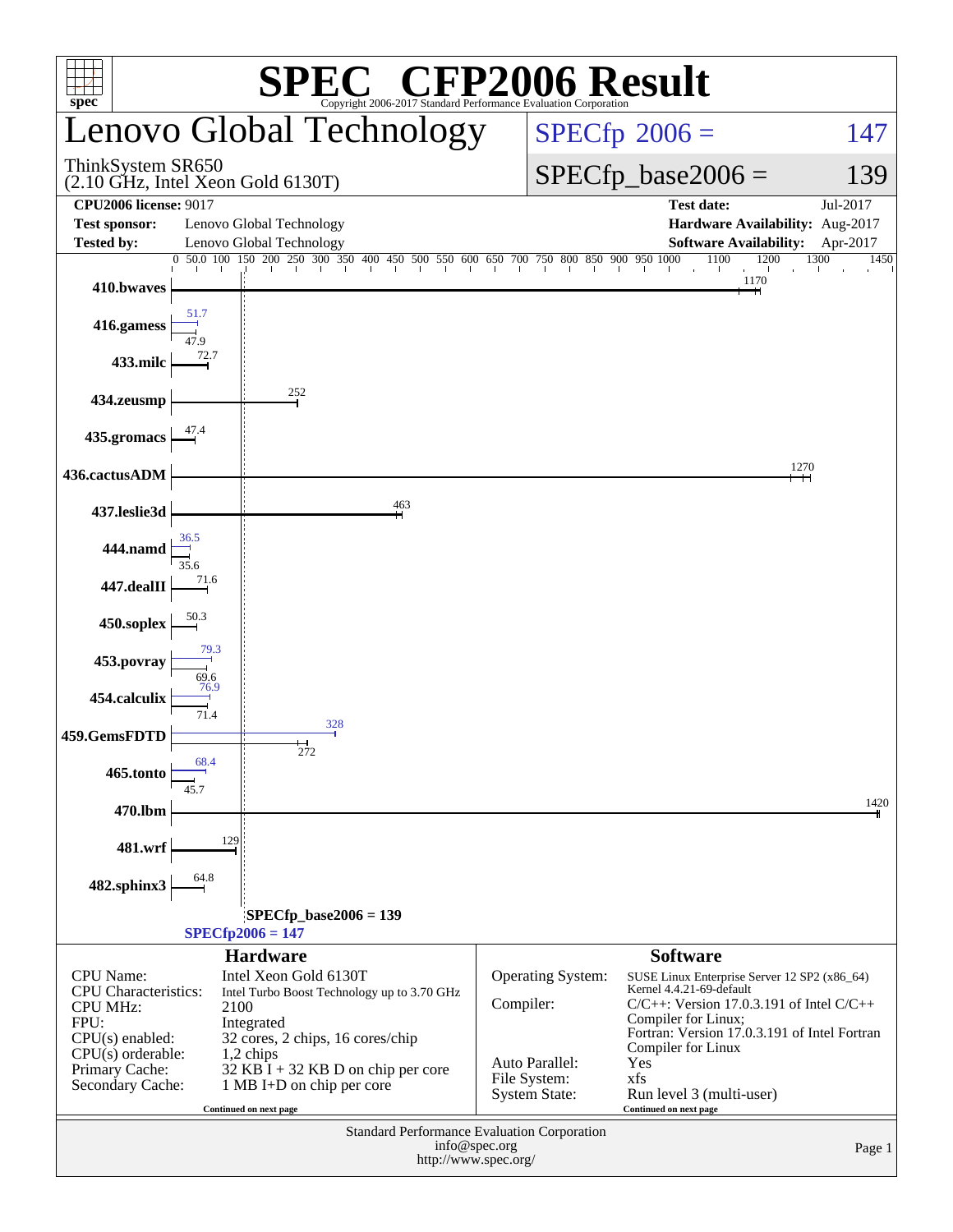

# enovo Global Technology

#### ThinkSystem SR650

(2.10 GHz, Intel Xeon Gold 6130T)

#### $SPECfp2006 = 147$  $SPECfp2006 = 147$

#### $SPECfp\_base2006 = 139$

**[CPU2006 license:](http://www.spec.org/auto/cpu2006/Docs/result-fields.html#CPU2006license)** 9017 **[Test date:](http://www.spec.org/auto/cpu2006/Docs/result-fields.html#Testdate)** Jul-2017 **[Test sponsor:](http://www.spec.org/auto/cpu2006/Docs/result-fields.html#Testsponsor)** Lenovo Global Technology **[Hardware Availability:](http://www.spec.org/auto/cpu2006/Docs/result-fields.html#HardwareAvailability)** Aug-2017 **[Tested by:](http://www.spec.org/auto/cpu2006/Docs/result-fields.html#Testedby)** Lenovo Global Technology **[Software Availability:](http://www.spec.org/auto/cpu2006/Docs/result-fields.html#SoftwareAvailability)** Apr-2017 [L3 Cache:](http://www.spec.org/auto/cpu2006/Docs/result-fields.html#L3Cache) 22 MB I+D on chip per chip<br>Other Cache: None [Other Cache:](http://www.spec.org/auto/cpu2006/Docs/result-fields.html#OtherCache) [Memory:](http://www.spec.org/auto/cpu2006/Docs/result-fields.html#Memory) 384 GB (24 x 16 GB 2Rx8 PC4-2666V-R) [Disk Subsystem:](http://www.spec.org/auto/cpu2006/Docs/result-fields.html#DiskSubsystem) 1 x 800 GB SAS SSD [Other Hardware:](http://www.spec.org/auto/cpu2006/Docs/result-fields.html#OtherHardware) None [Base Pointers:](http://www.spec.org/auto/cpu2006/Docs/result-fields.html#BasePointers) 64-bit<br>Peak Pointers: 32/64-bit [Peak Pointers:](http://www.spec.org/auto/cpu2006/Docs/result-fields.html#PeakPointers) [Other Software:](http://www.spec.org/auto/cpu2006/Docs/result-fields.html#OtherSoftware) None

**[Results Table](http://www.spec.org/auto/cpu2006/Docs/result-fields.html#ResultsTable)**

| Results Table    |                                                                                                          |              |                |       |                |       |                |              |                |              |                |              |
|------------------|----------------------------------------------------------------------------------------------------------|--------------|----------------|-------|----------------|-------|----------------|--------------|----------------|--------------|----------------|--------------|
|                  | <b>Base</b>                                                                                              |              |                |       |                |       | <b>Peak</b>    |              |                |              |                |              |
| <b>Benchmark</b> | <b>Seconds</b>                                                                                           | <b>Ratio</b> | <b>Seconds</b> | Ratio | <b>Seconds</b> | Ratio | <b>Seconds</b> | <b>Ratio</b> | <b>Seconds</b> | <b>Ratio</b> | <b>Seconds</b> | <b>Ratio</b> |
| 410.bwayes       | 11.5                                                                                                     | 1180         | 11.6           | 1170  | 11.9           | 1140  | 11.5           | 1180         | <b>11.6</b>    | 1170         | 11.9           | 1140         |
| 416.gamess       | 409                                                                                                      | 47.9         | 408            | 48.0  | 409            | 47.9  | 379            | 51.7         | 378            | 51.7         | 379            | 51.7         |
| $433$ .milc      | 126                                                                                                      | 72.7         | 127            | 72.5  | 125            | 73.5  | 126            | 72.7         | 127            | 72.5         | 125            | 73.5         |
| $434$ . zeusmp   | 35.9                                                                                                     | 254          | 36.0           | 252   | 36.1           | 252   | 35.9           | 254          | 36.0           | 252          | 36.1           | 252          |
| 435.gromacs      | 151                                                                                                      | 47.4         | 151            | 47.4  | 151            | 47.4  | 151            | 47.4         | 151            | 47.4         | 151            | 47.4         |
| 436.cactusADM    | 9.60                                                                                                     | 1240         | 9.42           | 1270  | 9.31           | 1280  | 9.60           | 1240         | 9.42           | 1270         | 9.31           | 1280         |
| 437.leslie3d     | 20.8                                                                                                     | 452          | 20.3           | 463   | 20.3           | 463   | 20.8           | 452          | 20.3           | 463          | 20.3           | 463          |
| 444.namd         | 225                                                                                                      | 35.6         | 225            | 35.6  | 225            | 35.6  | 220            | 36.5         | 220            | 36.5         | 220            | 36.5         |
| 447.dealII       | 160                                                                                                      | 71.5         | 160            | 71.6  | 160            | 71.6  | 160            | 71.5         | 160            | 71.6         | 160            | 71.6         |
| $ 450$ .soplex   | 164                                                                                                      | 51.0         | 166            | 50.3  | 167            | 49.9  | 164            | 51.0         | 166            | 50.3         | 167            | 49.9         |
| 453.povray       | 76.4                                                                                                     | 69.6         | 76.1           | 69.9  | 76.8           | 69.3  | 67.1           | 79.3         | 67.1           | 79.3         | 67.1           | 79.2         |
| $ 454$ .calculix | 115                                                                                                      | 71.6         | 116            | 71.4  | 116            | 71.3  | 107            | 76.9         | 107            | 77.1         | 107            | 76.8         |
| 459.GemsFDTD     | 38.9                                                                                                     | 273          | 42.0           | 253   | 39.0           | 272   | 32.3           | 328          | 32.4           | 327          | 32.3           | 329          |
| $465$ .tonto     | 215                                                                                                      | 45.7         | 216            | 45.6  | 214            | 46.0  | 144            | 68.6         | <u>144</u>     | 68.4         | 144            | 68.3         |
| 470.1bm          | 9.66                                                                                                     | 1420         | 9.69           | 1420  | 9.68           | 1420  | 9.66           | 1420         | 9.69           | 1420         | 9.68           | 1420         |
| $ 481$ .wrf      | 86.9                                                                                                     | 128          | 86.5           | 129   | 86.0           | 130   | 86.9           | 128          | 86.5           | <u>129</u>   | 86.0           | 130          |
| 482.sphinx3      | 300                                                                                                      | 65.1         | 301            | 64.7  | 301            | 64.8  | 300            | 65.1         | 301            | 64.7         | 301            | 64.8         |
|                  | Results appear in the order in which they were run. Bold underlined text indicates a median measurement. |              |                |       |                |       |                |              |                |              |                |              |

#### **[Operating System Notes](http://www.spec.org/auto/cpu2006/Docs/result-fields.html#OperatingSystemNotes)**

Stack size set to unlimited using "ulimit -s unlimited"

#### **[Platform Notes](http://www.spec.org/auto/cpu2006/Docs/result-fields.html#PlatformNotes)**

BIOS configuration: Operating Mode set to Maximum Performance Hyper-Threading set to Disabled LLC dead line alloc set to Disable Sysinfo program /home/cpu2006-1.2-ic17.0u3/config/sysinfo.rev6993 Revision 6993 of 2015-11-06 (b5e8d4b4eb51ed28d7f98696cbe290c1) running on Cyborg-SUT3 Thu Jul 27 14:09:53 2017

 This section contains SUT (System Under Test) info as seen by some common utilities. To remove or add to this section, see: Continued on next page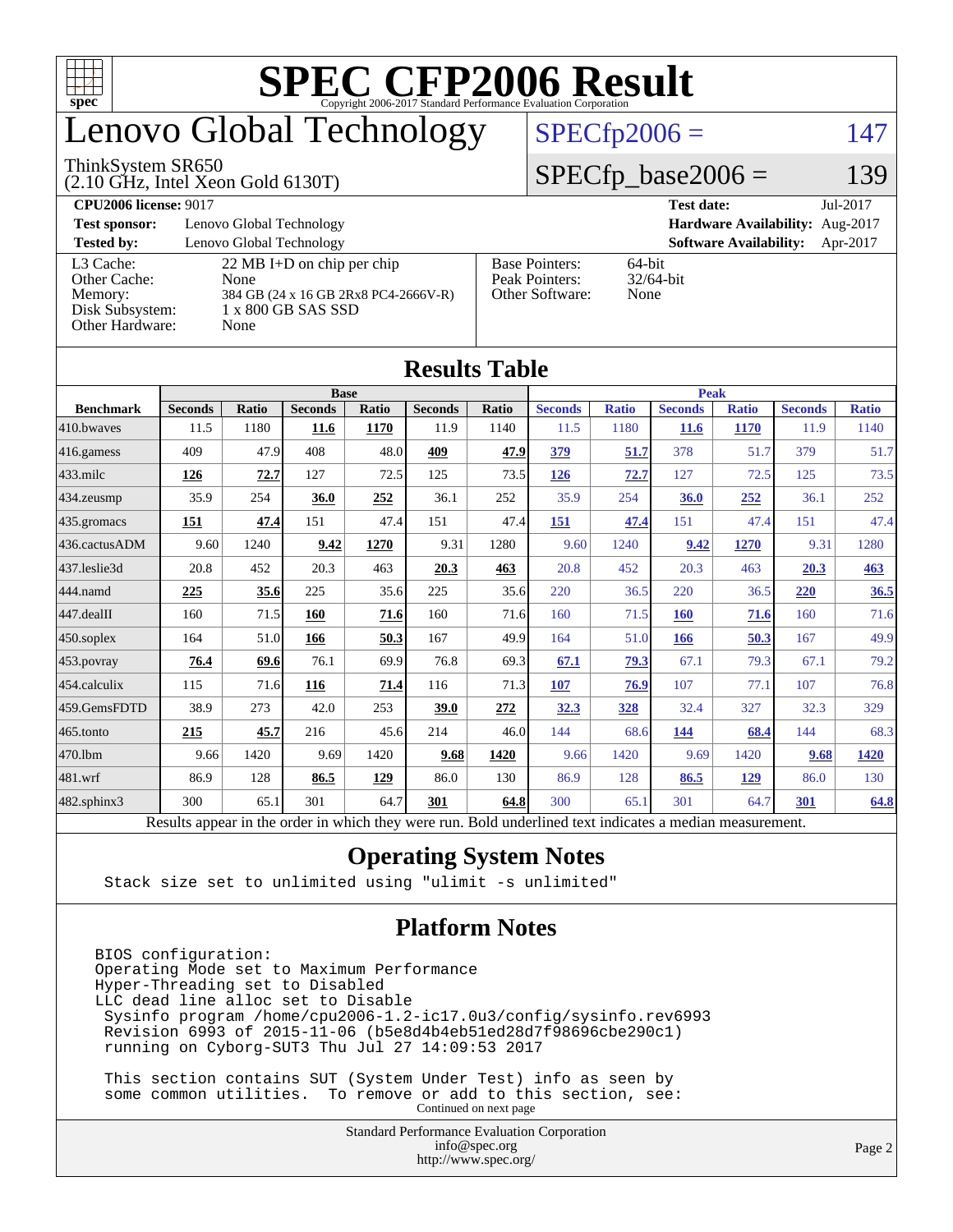

## enovo Global Technology

ThinkSystem SR650

 $SPECTp2006 = 147$ 

(2.10 GHz, Intel Xeon Gold 6130T)

 $SPECTp\_base2006 = 139$ 

**[CPU2006 license:](http://www.spec.org/auto/cpu2006/Docs/result-fields.html#CPU2006license)** 9017 **[Test date:](http://www.spec.org/auto/cpu2006/Docs/result-fields.html#Testdate)** Jul-2017

**[Test sponsor:](http://www.spec.org/auto/cpu2006/Docs/result-fields.html#Testsponsor)** Lenovo Global Technology **[Hardware Availability:](http://www.spec.org/auto/cpu2006/Docs/result-fields.html#HardwareAvailability)** Aug-2017 **[Tested by:](http://www.spec.org/auto/cpu2006/Docs/result-fields.html#Testedby)** Lenovo Global Technology **[Software Availability:](http://www.spec.org/auto/cpu2006/Docs/result-fields.html#SoftwareAvailability)** Apr-2017

#### **[Platform Notes \(Continued\)](http://www.spec.org/auto/cpu2006/Docs/result-fields.html#PlatformNotes)**

<http://www.spec.org/cpu2006/Docs/config.html#sysinfo>

Standard Performance Evaluation Corporation [info@spec.org](mailto:info@spec.org) From /proc/cpuinfo model name : Intel(R) Xeon(R) Gold 6130T CPU @ 2.10GHz 2 "physical id"s (chips) 32 "processors" cores, siblings (Caution: counting these is hw and system dependent. The following excerpts from /proc/cpuinfo might not be reliable. Use with caution.) cpu cores : 16 siblings : 16 physical 0: cores 0 1 2 3 4 5 6 7 8 9 10 11 12 13 14 15 physical 1: cores 0 1 2 3 4 5 6 7 8 9 10 11 12 13 14 15 cache size : 22528 KB From /proc/meminfo<br>MemTotal: 395893772 kB HugePages\_Total: 0<br>Hugepagesize: 2048 kB Hugepagesize: From /etc/\*release\* /etc/\*version\* SuSE-release: SUSE Linux Enterprise Server 12 (x86\_64) VERSION = 12 PATCHLEVEL = 2 # This file is deprecated and will be removed in a future service pack or release. # Please check /etc/os-release for details about this release. os-release: NAME="SLES" VERSION="12-SP2" VERSION\_ID="12.2" PRETTY\_NAME="SUSE Linux Enterprise Server 12 SP2" ID="sles" ANSI\_COLOR="0;32" CPE\_NAME="cpe:/o:suse:sles:12:sp2" uname -a: Linux Cyborg-SUT3 4.4.21-69-default #1 SMP Tue Oct 25 10:58:20 UTC 2016 (9464f67) x86\_64 x86\_64 x86\_64 GNU/Linux run-level 3 Jul 27 14:07 SPEC is set to: /home/cpu2006-1.2-ic17.0u3 Filesystem Type Size Used Avail Use% Mounted on /dev/sdb3 xfs 445G 10G 435G 3% / Additional information from dmidecode: Warning: Use caution when you interpret this section. The 'dmidecode' program reads system data which is "intended to allow hardware to be accurately determined", but the intent may not be met, as there are frequent changes to hardware, firmware, and the "DMTF SMBIOS" standard.<br>Continued on next page

<http://www.spec.org/>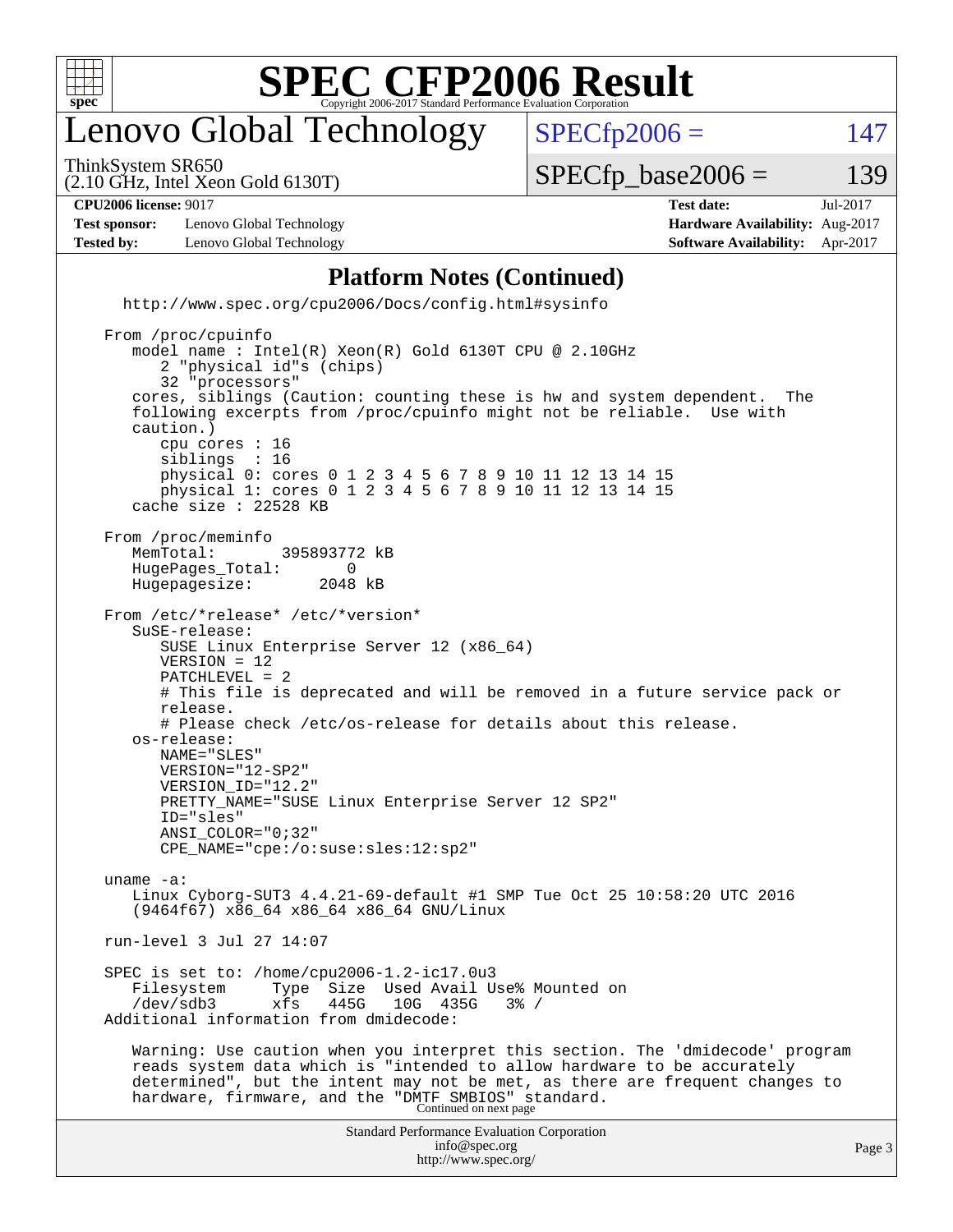

## enovo Global Technology

ThinkSystem SR650

(2.10 GHz, Intel Xeon Gold 6130T)

 $SPECTp2006 = 147$ 

 $SPECTp\_base2006 = 139$ 

**[Test sponsor:](http://www.spec.org/auto/cpu2006/Docs/result-fields.html#Testsponsor)** Lenovo Global Technology **[Hardware Availability:](http://www.spec.org/auto/cpu2006/Docs/result-fields.html#HardwareAvailability)** Aug-2017 **[Tested by:](http://www.spec.org/auto/cpu2006/Docs/result-fields.html#Testedby)** Lenovo Global Technology **[Software Availability:](http://www.spec.org/auto/cpu2006/Docs/result-fields.html#SoftwareAvailability)** Apr-2017

**[CPU2006 license:](http://www.spec.org/auto/cpu2006/Docs/result-fields.html#CPU2006license)** 9017 **[Test date:](http://www.spec.org/auto/cpu2006/Docs/result-fields.html#Testdate)** Jul-2017

#### **[Platform Notes \(Continued\)](http://www.spec.org/auto/cpu2006/Docs/result-fields.html#PlatformNotes)**

 BIOS Lenovo -[IVE111C-1.00]- 07/17/2017 Memory: 24x Samsung M393A2K43BB1-CTD 16 GB 2 rank 2666 MHz

(End of data from sysinfo program)

#### **[General Notes](http://www.spec.org/auto/cpu2006/Docs/result-fields.html#GeneralNotes)**

Environment variables set by runspec before the start of the run: KMP\_AFFINITY = "granularity=fine,compact" LD\_LIBRARY\_PATH = "/home/cpu2006-1.2-ic17.0u3/lib/ia32:/home/cpu2006-1.2-ic17.0u3/lib/intel64:/home/cpu2006-1.2-ic17.0u3/sh10.2" OMP NUM THREADS = "32"

 Binaries compiled on a system with 1x Intel Core i7-4790 CPU + 32GB RAM memory using Redhat Enterprise Linux 7.2 Transparent Huge Pages disabled with: echo never > /sys/kernel/mm/transparent\_hugepage/enabled Filesystem page cache cleared with: shell invocation of 'sync; echo 3 > /proc/sys/vm/drop\_caches' prior to run

#### **[Base Compiler Invocation](http://www.spec.org/auto/cpu2006/Docs/result-fields.html#BaseCompilerInvocation)**

[C benchmarks](http://www.spec.org/auto/cpu2006/Docs/result-fields.html#Cbenchmarks): [icc -m64](http://www.spec.org/cpu2006/results/res2017q4/cpu2006-20170918-49729.flags.html#user_CCbase_intel_icc_64bit_bda6cc9af1fdbb0edc3795bac97ada53)

[C++ benchmarks:](http://www.spec.org/auto/cpu2006/Docs/result-fields.html#CXXbenchmarks) [icpc -m64](http://www.spec.org/cpu2006/results/res2017q4/cpu2006-20170918-49729.flags.html#user_CXXbase_intel_icpc_64bit_fc66a5337ce925472a5c54ad6a0de310)

[Fortran benchmarks](http://www.spec.org/auto/cpu2006/Docs/result-fields.html#Fortranbenchmarks): [ifort -m64](http://www.spec.org/cpu2006/results/res2017q4/cpu2006-20170918-49729.flags.html#user_FCbase_intel_ifort_64bit_ee9d0fb25645d0210d97eb0527dcc06e)

[Benchmarks using both Fortran and C](http://www.spec.org/auto/cpu2006/Docs/result-fields.html#BenchmarksusingbothFortranandC): [icc -m64](http://www.spec.org/cpu2006/results/res2017q4/cpu2006-20170918-49729.flags.html#user_CC_FCbase_intel_icc_64bit_bda6cc9af1fdbb0edc3795bac97ada53) [ifort -m64](http://www.spec.org/cpu2006/results/res2017q4/cpu2006-20170918-49729.flags.html#user_CC_FCbase_intel_ifort_64bit_ee9d0fb25645d0210d97eb0527dcc06e)

#### **[Base Portability Flags](http://www.spec.org/auto/cpu2006/Docs/result-fields.html#BasePortabilityFlags)**

 410.bwaves: [-DSPEC\\_CPU\\_LP64](http://www.spec.org/cpu2006/results/res2017q4/cpu2006-20170918-49729.flags.html#suite_basePORTABILITY410_bwaves_DSPEC_CPU_LP64) 416.gamess: [-DSPEC\\_CPU\\_LP64](http://www.spec.org/cpu2006/results/res2017q4/cpu2006-20170918-49729.flags.html#suite_basePORTABILITY416_gamess_DSPEC_CPU_LP64) 433.milc: [-DSPEC\\_CPU\\_LP64](http://www.spec.org/cpu2006/results/res2017q4/cpu2006-20170918-49729.flags.html#suite_basePORTABILITY433_milc_DSPEC_CPU_LP64) 434.zeusmp: [-DSPEC\\_CPU\\_LP64](http://www.spec.org/cpu2006/results/res2017q4/cpu2006-20170918-49729.flags.html#suite_basePORTABILITY434_zeusmp_DSPEC_CPU_LP64) 435.gromacs: [-DSPEC\\_CPU\\_LP64](http://www.spec.org/cpu2006/results/res2017q4/cpu2006-20170918-49729.flags.html#suite_basePORTABILITY435_gromacs_DSPEC_CPU_LP64) [-nofor\\_main](http://www.spec.org/cpu2006/results/res2017q4/cpu2006-20170918-49729.flags.html#user_baseLDPORTABILITY435_gromacs_f-nofor_main) 436.cactusADM: [-DSPEC\\_CPU\\_LP64](http://www.spec.org/cpu2006/results/res2017q4/cpu2006-20170918-49729.flags.html#suite_basePORTABILITY436_cactusADM_DSPEC_CPU_LP64) [-nofor\\_main](http://www.spec.org/cpu2006/results/res2017q4/cpu2006-20170918-49729.flags.html#user_baseLDPORTABILITY436_cactusADM_f-nofor_main) 437.leslie3d: [-DSPEC\\_CPU\\_LP64](http://www.spec.org/cpu2006/results/res2017q4/cpu2006-20170918-49729.flags.html#suite_basePORTABILITY437_leslie3d_DSPEC_CPU_LP64) 444.namd: [-DSPEC\\_CPU\\_LP64](http://www.spec.org/cpu2006/results/res2017q4/cpu2006-20170918-49729.flags.html#suite_basePORTABILITY444_namd_DSPEC_CPU_LP64) 447.dealII: [-DSPEC\\_CPU\\_LP64](http://www.spec.org/cpu2006/results/res2017q4/cpu2006-20170918-49729.flags.html#suite_basePORTABILITY447_dealII_DSPEC_CPU_LP64)

Continued on next page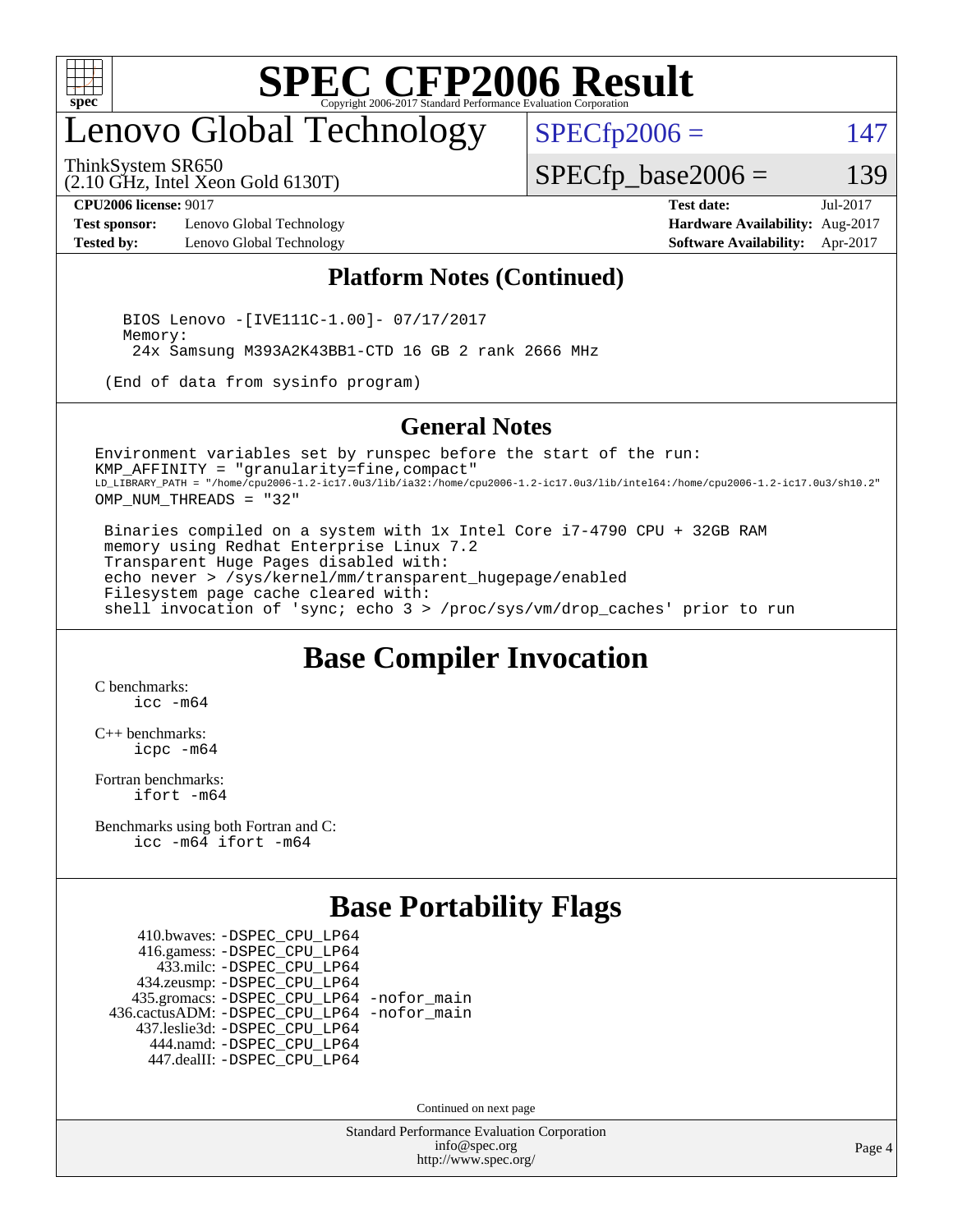

### enovo Global Technology

ThinkSystem SR650

(2.10 GHz, Intel Xeon Gold 6130T)

 $SPECfp2006 = 147$  $SPECfp2006 = 147$ 

 $SPECTp\_base2006 = 139$ 

**[Test sponsor:](http://www.spec.org/auto/cpu2006/Docs/result-fields.html#Testsponsor)** Lenovo Global Technology **[Hardware Availability:](http://www.spec.org/auto/cpu2006/Docs/result-fields.html#HardwareAvailability)** Aug-2017

**[CPU2006 license:](http://www.spec.org/auto/cpu2006/Docs/result-fields.html#CPU2006license)** 9017 **[Test date:](http://www.spec.org/auto/cpu2006/Docs/result-fields.html#Testdate)** Jul-2017 **[Tested by:](http://www.spec.org/auto/cpu2006/Docs/result-fields.html#Testedby)** Lenovo Global Technology **[Software Availability:](http://www.spec.org/auto/cpu2006/Docs/result-fields.html#SoftwareAvailability)** Apr-2017

### **[Base Portability Flags \(Continued\)](http://www.spec.org/auto/cpu2006/Docs/result-fields.html#BasePortabilityFlags)**

 450.soplex: [-DSPEC\\_CPU\\_LP64](http://www.spec.org/cpu2006/results/res2017q4/cpu2006-20170918-49729.flags.html#suite_basePORTABILITY450_soplex_DSPEC_CPU_LP64) 453.povray: [-DSPEC\\_CPU\\_LP64](http://www.spec.org/cpu2006/results/res2017q4/cpu2006-20170918-49729.flags.html#suite_basePORTABILITY453_povray_DSPEC_CPU_LP64) 454.calculix: [-DSPEC\\_CPU\\_LP64](http://www.spec.org/cpu2006/results/res2017q4/cpu2006-20170918-49729.flags.html#suite_basePORTABILITY454_calculix_DSPEC_CPU_LP64) [-nofor\\_main](http://www.spec.org/cpu2006/results/res2017q4/cpu2006-20170918-49729.flags.html#user_baseLDPORTABILITY454_calculix_f-nofor_main) 459.GemsFDTD: [-DSPEC\\_CPU\\_LP64](http://www.spec.org/cpu2006/results/res2017q4/cpu2006-20170918-49729.flags.html#suite_basePORTABILITY459_GemsFDTD_DSPEC_CPU_LP64) 465.tonto: [-DSPEC\\_CPU\\_LP64](http://www.spec.org/cpu2006/results/res2017q4/cpu2006-20170918-49729.flags.html#suite_basePORTABILITY465_tonto_DSPEC_CPU_LP64) 470.lbm: [-DSPEC\\_CPU\\_LP64](http://www.spec.org/cpu2006/results/res2017q4/cpu2006-20170918-49729.flags.html#suite_basePORTABILITY470_lbm_DSPEC_CPU_LP64) 482.sphinx3: [-DSPEC\\_CPU\\_LP64](http://www.spec.org/cpu2006/results/res2017q4/cpu2006-20170918-49729.flags.html#suite_basePORTABILITY482_sphinx3_DSPEC_CPU_LP64)

481.wrf: [-DSPEC\\_CPU\\_LP64](http://www.spec.org/cpu2006/results/res2017q4/cpu2006-20170918-49729.flags.html#suite_basePORTABILITY481_wrf_DSPEC_CPU_LP64) [-DSPEC\\_CPU\\_CASE\\_FLAG](http://www.spec.org/cpu2006/results/res2017q4/cpu2006-20170918-49729.flags.html#b481.wrf_baseCPORTABILITY_DSPEC_CPU_CASE_FLAG) [-DSPEC\\_CPU\\_LINUX](http://www.spec.org/cpu2006/results/res2017q4/cpu2006-20170918-49729.flags.html#b481.wrf_baseCPORTABILITY_DSPEC_CPU_LINUX)

#### **[Base Optimization Flags](http://www.spec.org/auto/cpu2006/Docs/result-fields.html#BaseOptimizationFlags)**

[C benchmarks](http://www.spec.org/auto/cpu2006/Docs/result-fields.html#Cbenchmarks): [-xCORE-AVX2](http://www.spec.org/cpu2006/results/res2017q4/cpu2006-20170918-49729.flags.html#user_CCbase_f-xCORE-AVX2) [-ipo](http://www.spec.org/cpu2006/results/res2017q4/cpu2006-20170918-49729.flags.html#user_CCbase_f-ipo) [-O3](http://www.spec.org/cpu2006/results/res2017q4/cpu2006-20170918-49729.flags.html#user_CCbase_f-O3) [-no-prec-div](http://www.spec.org/cpu2006/results/res2017q4/cpu2006-20170918-49729.flags.html#user_CCbase_f-no-prec-div) [-parallel](http://www.spec.org/cpu2006/results/res2017q4/cpu2006-20170918-49729.flags.html#user_CCbase_f-parallel) [-qopt-prefetch](http://www.spec.org/cpu2006/results/res2017q4/cpu2006-20170918-49729.flags.html#user_CCbase_f-qopt-prefetch)

[C++ benchmarks:](http://www.spec.org/auto/cpu2006/Docs/result-fields.html#CXXbenchmarks)

[-xCORE-AVX2](http://www.spec.org/cpu2006/results/res2017q4/cpu2006-20170918-49729.flags.html#user_CXXbase_f-xCORE-AVX2) [-ipo](http://www.spec.org/cpu2006/results/res2017q4/cpu2006-20170918-49729.flags.html#user_CXXbase_f-ipo) [-O3](http://www.spec.org/cpu2006/results/res2017q4/cpu2006-20170918-49729.flags.html#user_CXXbase_f-O3) [-no-prec-div](http://www.spec.org/cpu2006/results/res2017q4/cpu2006-20170918-49729.flags.html#user_CXXbase_f-no-prec-div) [-qopt-prefetch](http://www.spec.org/cpu2006/results/res2017q4/cpu2006-20170918-49729.flags.html#user_CXXbase_f-qopt-prefetch)

[Fortran benchmarks](http://www.spec.org/auto/cpu2006/Docs/result-fields.html#Fortranbenchmarks):

[-xCORE-AVX2](http://www.spec.org/cpu2006/results/res2017q4/cpu2006-20170918-49729.flags.html#user_FCbase_f-xCORE-AVX2) [-ipo](http://www.spec.org/cpu2006/results/res2017q4/cpu2006-20170918-49729.flags.html#user_FCbase_f-ipo) [-O3](http://www.spec.org/cpu2006/results/res2017q4/cpu2006-20170918-49729.flags.html#user_FCbase_f-O3) [-no-prec-div](http://www.spec.org/cpu2006/results/res2017q4/cpu2006-20170918-49729.flags.html#user_FCbase_f-no-prec-div) [-parallel](http://www.spec.org/cpu2006/results/res2017q4/cpu2006-20170918-49729.flags.html#user_FCbase_f-parallel) [-qopt-prefetch](http://www.spec.org/cpu2006/results/res2017q4/cpu2006-20170918-49729.flags.html#user_FCbase_f-qopt-prefetch)

[Benchmarks using both Fortran and C](http://www.spec.org/auto/cpu2006/Docs/result-fields.html#BenchmarksusingbothFortranandC): [-xCORE-AVX2](http://www.spec.org/cpu2006/results/res2017q4/cpu2006-20170918-49729.flags.html#user_CC_FCbase_f-xCORE-AVX2) [-ipo](http://www.spec.org/cpu2006/results/res2017q4/cpu2006-20170918-49729.flags.html#user_CC_FCbase_f-ipo) [-O3](http://www.spec.org/cpu2006/results/res2017q4/cpu2006-20170918-49729.flags.html#user_CC_FCbase_f-O3) [-no-prec-div](http://www.spec.org/cpu2006/results/res2017q4/cpu2006-20170918-49729.flags.html#user_CC_FCbase_f-no-prec-div) [-parallel](http://www.spec.org/cpu2006/results/res2017q4/cpu2006-20170918-49729.flags.html#user_CC_FCbase_f-parallel) [-qopt-prefetch](http://www.spec.org/cpu2006/results/res2017q4/cpu2006-20170918-49729.flags.html#user_CC_FCbase_f-qopt-prefetch)

#### **[Peak Compiler Invocation](http://www.spec.org/auto/cpu2006/Docs/result-fields.html#PeakCompilerInvocation)**

[C benchmarks](http://www.spec.org/auto/cpu2006/Docs/result-fields.html#Cbenchmarks): [icc -m64](http://www.spec.org/cpu2006/results/res2017q4/cpu2006-20170918-49729.flags.html#user_CCpeak_intel_icc_64bit_bda6cc9af1fdbb0edc3795bac97ada53)

[C++ benchmarks:](http://www.spec.org/auto/cpu2006/Docs/result-fields.html#CXXbenchmarks) [icpc -m64](http://www.spec.org/cpu2006/results/res2017q4/cpu2006-20170918-49729.flags.html#user_CXXpeak_intel_icpc_64bit_fc66a5337ce925472a5c54ad6a0de310)

[Fortran benchmarks](http://www.spec.org/auto/cpu2006/Docs/result-fields.html#Fortranbenchmarks): [ifort -m64](http://www.spec.org/cpu2006/results/res2017q4/cpu2006-20170918-49729.flags.html#user_FCpeak_intel_ifort_64bit_ee9d0fb25645d0210d97eb0527dcc06e)

[Benchmarks using both Fortran and C](http://www.spec.org/auto/cpu2006/Docs/result-fields.html#BenchmarksusingbothFortranandC): [icc -m64](http://www.spec.org/cpu2006/results/res2017q4/cpu2006-20170918-49729.flags.html#user_CC_FCpeak_intel_icc_64bit_bda6cc9af1fdbb0edc3795bac97ada53) [ifort -m64](http://www.spec.org/cpu2006/results/res2017q4/cpu2006-20170918-49729.flags.html#user_CC_FCpeak_intel_ifort_64bit_ee9d0fb25645d0210d97eb0527dcc06e)

#### **[Peak Portability Flags](http://www.spec.org/auto/cpu2006/Docs/result-fields.html#PeakPortabilityFlags)**

Same as Base Portability Flags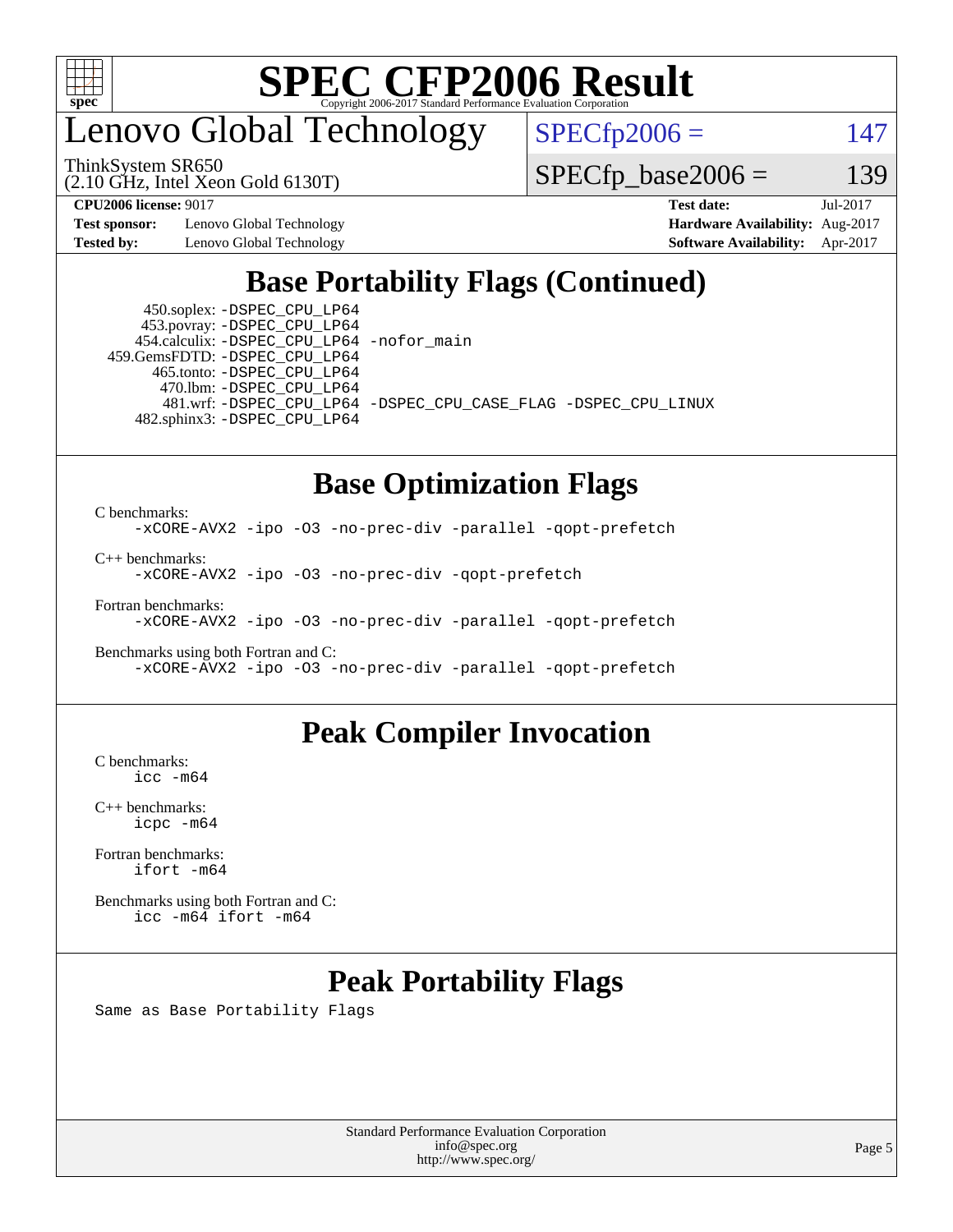

## enovo Global Technology

 $SPECfp2006 = 147$  $SPECfp2006 = 147$ 

(2.10 GHz, Intel Xeon Gold 6130T) ThinkSystem SR650

 $SPECTp\_base2006 = 139$ 

**[Test sponsor:](http://www.spec.org/auto/cpu2006/Docs/result-fields.html#Testsponsor)** Lenovo Global Technology **[Hardware Availability:](http://www.spec.org/auto/cpu2006/Docs/result-fields.html#HardwareAvailability)** Aug-2017 **[Tested by:](http://www.spec.org/auto/cpu2006/Docs/result-fields.html#Testedby)** Lenovo Global Technology **[Software Availability:](http://www.spec.org/auto/cpu2006/Docs/result-fields.html#SoftwareAvailability)** Apr-2017

**[CPU2006 license:](http://www.spec.org/auto/cpu2006/Docs/result-fields.html#CPU2006license)** 9017 **[Test date:](http://www.spec.org/auto/cpu2006/Docs/result-fields.html#Testdate)** Jul-2017

### **[Peak Optimization Flags](http://www.spec.org/auto/cpu2006/Docs/result-fields.html#PeakOptimizationFlags)**

[C benchmarks](http://www.spec.org/auto/cpu2006/Docs/result-fields.html#Cbenchmarks):

433.milc: basepeak = yes

 $470.$ lbm: basepeak = yes

 $482$ .sphinx3: basepeak = yes

[C++ benchmarks:](http://www.spec.org/auto/cpu2006/Docs/result-fields.html#CXXbenchmarks)

 444.namd: [-prof-gen](http://www.spec.org/cpu2006/results/res2017q4/cpu2006-20170918-49729.flags.html#user_peakPASS1_CXXFLAGSPASS1_LDFLAGS444_namd_prof_gen_e43856698f6ca7b7e442dfd80e94a8fc)(pass 1) [-prof-use](http://www.spec.org/cpu2006/results/res2017q4/cpu2006-20170918-49729.flags.html#user_peakPASS2_CXXFLAGSPASS2_LDFLAGS444_namd_prof_use_bccf7792157ff70d64e32fe3e1250b55)(pass 2) [-xCORE-AVX2](http://www.spec.org/cpu2006/results/res2017q4/cpu2006-20170918-49729.flags.html#user_peakPASS2_CXXFLAGSPASS2_LDFLAGS444_namd_f-xCORE-AVX2)(pass 2)  $-par-num-threads=1(pass 1) -ipo(pass 2) -O3(pass 2)$  $-par-num-threads=1(pass 1) -ipo(pass 2) -O3(pass 2)$  $-par-num-threads=1(pass 1) -ipo(pass 2) -O3(pass 2)$  $-par-num-threads=1(pass 1) -ipo(pass 2) -O3(pass 2)$  $-par-num-threads=1(pass 1) -ipo(pass 2) -O3(pass 2)$  $-par-num-threads=1(pass 1) -ipo(pass 2) -O3(pass 2)$ [-no-prec-div](http://www.spec.org/cpu2006/results/res2017q4/cpu2006-20170918-49729.flags.html#user_peakPASS2_CXXFLAGSPASS2_LDFLAGS444_namd_f-no-prec-div)(pass 2) [-fno-alias](http://www.spec.org/cpu2006/results/res2017q4/cpu2006-20170918-49729.flags.html#user_peakCXXOPTIMIZEOPTIMIZE444_namd_f-no-alias_694e77f6c5a51e658e82ccff53a9e63a) [-auto-ilp32](http://www.spec.org/cpu2006/results/res2017q4/cpu2006-20170918-49729.flags.html#user_peakCXXOPTIMIZE444_namd_f-auto-ilp32)

447.dealII: basepeak = yes

 $450$ .soplex: basepeak = yes

```
 453.povray: -prof-gen(pass 1) -prof-use(pass 2) -xCORE-AVX2(pass 2)
-par-num-threads=1-ipo-O3(pass 2)-no-prec-div(pass 2) -unroll4 -ansi-alias
```
[Fortran benchmarks](http://www.spec.org/auto/cpu2006/Docs/result-fields.html#Fortranbenchmarks):

 $410.bwaves: basepeak = yes$ 

 416.gamess: [-prof-gen](http://www.spec.org/cpu2006/results/res2017q4/cpu2006-20170918-49729.flags.html#user_peakPASS1_FFLAGSPASS1_LDFLAGS416_gamess_prof_gen_e43856698f6ca7b7e442dfd80e94a8fc)(pass 1) [-prof-use](http://www.spec.org/cpu2006/results/res2017q4/cpu2006-20170918-49729.flags.html#user_peakPASS2_FFLAGSPASS2_LDFLAGS416_gamess_prof_use_bccf7792157ff70d64e32fe3e1250b55)(pass 2) [-xCORE-AVX2](http://www.spec.org/cpu2006/results/res2017q4/cpu2006-20170918-49729.flags.html#user_peakPASS2_FFLAGSPASS2_LDFLAGS416_gamess_f-xCORE-AVX2)(pass 2)  $-par-num-threads=1(pass 1) -ipo(pass 2) -O3(pass 2)$  $-par-num-threads=1(pass 1) -ipo(pass 2) -O3(pass 2)$  $-par-num-threads=1(pass 1) -ipo(pass 2) -O3(pass 2)$  $-par-num-threads=1(pass 1) -ipo(pass 2) -O3(pass 2)$  $-par-num-threads=1(pass 1) -ipo(pass 2) -O3(pass 2)$  $-par-num-threads=1(pass 1) -ipo(pass 2) -O3(pass 2)$ [-no-prec-div](http://www.spec.org/cpu2006/results/res2017q4/cpu2006-20170918-49729.flags.html#user_peakPASS2_FFLAGSPASS2_LDFLAGS416_gamess_f-no-prec-div)(pass 2) [-unroll2](http://www.spec.org/cpu2006/results/res2017q4/cpu2006-20170918-49729.flags.html#user_peakOPTIMIZE416_gamess_f-unroll_784dae83bebfb236979b41d2422d7ec2) [-inline-level=0](http://www.spec.org/cpu2006/results/res2017q4/cpu2006-20170918-49729.flags.html#user_peakOPTIMIZE416_gamess_f-inline-level_318d07a09274ad25e8d15dbfaa68ba50) [-scalar-rep-](http://www.spec.org/cpu2006/results/res2017q4/cpu2006-20170918-49729.flags.html#user_peakOPTIMIZE416_gamess_f-disablescalarrep_abbcad04450fb118e4809c81d83c8a1d)

 $434$ .zeusmp: basepeak = yes

437.leslie3d: basepeak = yes

```
 459.GemsFDTD: -prof-gen(pass 1) -prof-use(pass 2) -xCORE-AVX2(pass 2)
   -par-num-threads=1-ipo-O3(pass 2)-no-prec-div(pass 2) -unroll2 -inline-level=0
   -qopt-prefetch -parallel
```
 465.tonto: [-prof-gen](http://www.spec.org/cpu2006/results/res2017q4/cpu2006-20170918-49729.flags.html#user_peakPASS1_FFLAGSPASS1_LDFLAGS465_tonto_prof_gen_e43856698f6ca7b7e442dfd80e94a8fc)(pass 1) [-prof-use](http://www.spec.org/cpu2006/results/res2017q4/cpu2006-20170918-49729.flags.html#user_peakPASS2_FFLAGSPASS2_LDFLAGS465_tonto_prof_use_bccf7792157ff70d64e32fe3e1250b55)(pass 2) [-xCORE-AVX2](http://www.spec.org/cpu2006/results/res2017q4/cpu2006-20170918-49729.flags.html#user_peakPASS2_FFLAGSPASS2_LDFLAGS465_tonto_f-xCORE-AVX2)(pass 2)  $-par-num-threads=1(pass 1) -ipo(pass 2) -O3(pass 2)$  $-par-num-threads=1(pass 1) -ipo(pass 2) -O3(pass 2)$  $-par-num-threads=1(pass 1) -ipo(pass 2) -O3(pass 2)$  $-par-num-threads=1(pass 1) -ipo(pass 2) -O3(pass 2)$  $-par-num-threads=1(pass 1) -ipo(pass 2) -O3(pass 2)$  $-par-num-threads=1(pass 1) -ipo(pass 2) -O3(pass 2)$ [-no-prec-div](http://www.spec.org/cpu2006/results/res2017q4/cpu2006-20170918-49729.flags.html#user_peakPASS2_FFLAGSPASS2_LDFLAGS465_tonto_f-no-prec-div)(pass 2) [-inline-calloc](http://www.spec.org/cpu2006/results/res2017q4/cpu2006-20170918-49729.flags.html#user_peakOPTIMIZE465_tonto_f-inline-calloc) [-qopt-malloc-options=3](http://www.spec.org/cpu2006/results/res2017q4/cpu2006-20170918-49729.flags.html#user_peakOPTIMIZE465_tonto_f-qopt-malloc-options_0fcb435012e78f27d57f473818e45fe4) [-auto](http://www.spec.org/cpu2006/results/res2017q4/cpu2006-20170918-49729.flags.html#user_peakOPTIMIZE465_tonto_f-auto) [-unroll4](http://www.spec.org/cpu2006/results/res2017q4/cpu2006-20170918-49729.flags.html#user_peakOPTIMIZE465_tonto_f-unroll_4e5e4ed65b7fd20bdcd365bec371b81f)

[Benchmarks using both Fortran and C](http://www.spec.org/auto/cpu2006/Docs/result-fields.html#BenchmarksusingbothFortranandC):

435.gromacs: basepeak = yes

 $436.cactusADM:basepeak = yes$ 

Continued on next page

| <b>Standard Performance Evaluation Corporation</b> |
|----------------------------------------------------|
| info@spec.org                                      |
| http://www.spec.org/                               |